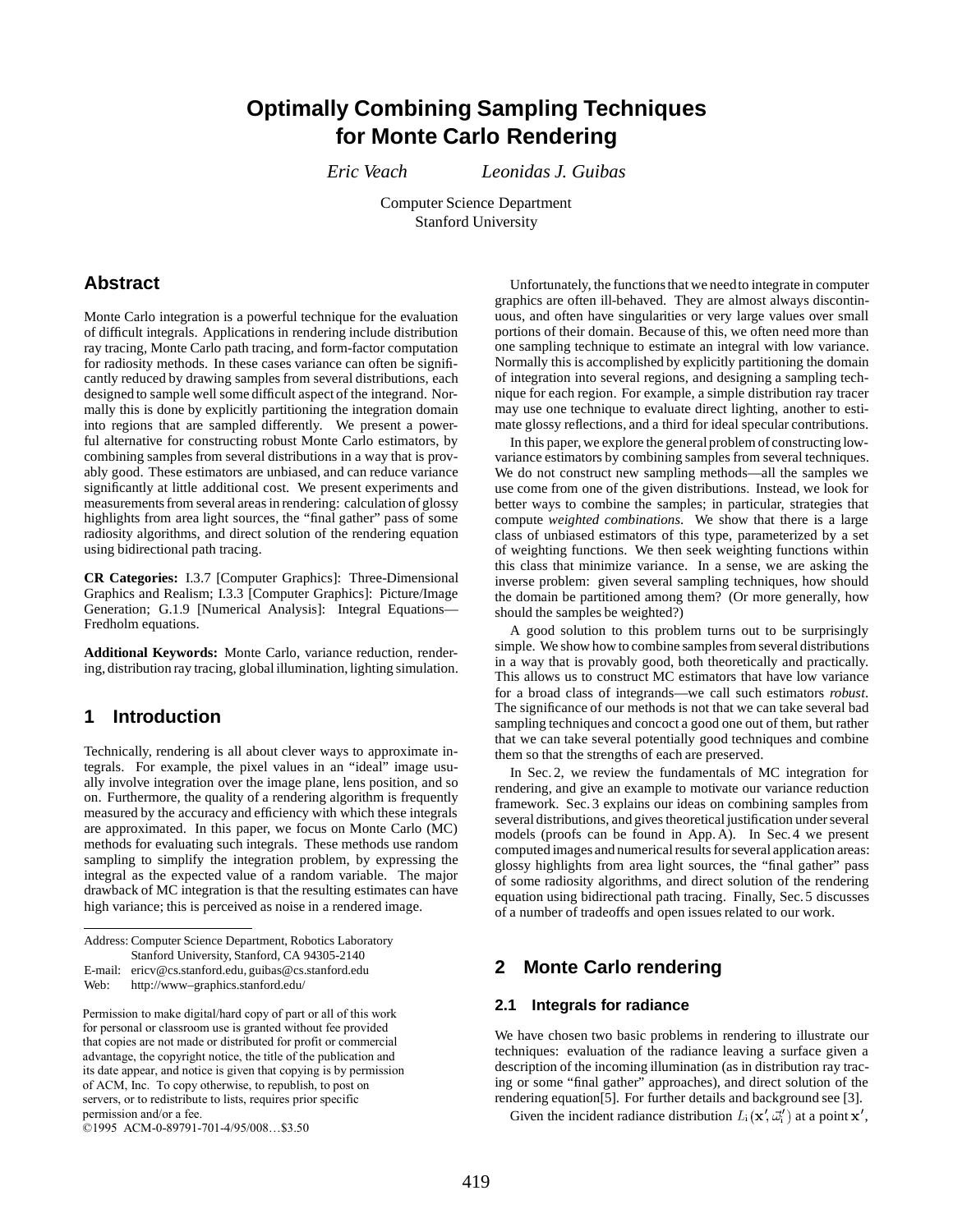

Figure 1: Geometry for the reflectance equation.

the reflected radiance  $L_{\rm r}(\mathbf{x}', \vec{\omega}_r')$  is given by the *reflectance equation* 

$$
L_{\rm r}(\mathbf{x}',\vec{\omega}_r') = \int_{S^2} f_{\rm r}(\mathbf{x}',\vec{\omega}_i' \leftrightarrow \vec{\omega}_r') L_{\rm i}(x,\vec{\omega}_i') \left| \cos(\theta_i') \right| \, d\sigma(\vec{\omega}_i') \quad (1)
$$

where  $f_r$  is the bidirectional reflectance distribution function (BRDF),  $S^2$  is the set of all unit direction vectors,  $\sigma$  is the usual solid angle measure, and  $\theta_i'$  is the angle between  $\vec{\omega}_i'$  and the surface in a component of the component of the component of the component of the component of the component of the component of the component of the component of the component of the component of the component of the component of <sup>i</sup> normal at  $x'$  (see Fig. 1). We allow  $f<sub>r</sub>$  to model transmission as well (in this case  $f_r$  is the bidirectional scattering distribution function).

Sometimes it is preferable to express the reflectance equation as an integral over the domain  $M$  of scene surfaces (e.g. for direct lighting calculations). This form is given by

$$
L_{\mathbf{r}}(\mathbf{x}' \to \mathbf{x}'') = \int_{\mathcal{M}} f_{\mathbf{r}}(\mathbf{x} \leftrightarrow \mathbf{x}' \to \mathbf{x}'') G(\mathbf{x} \leftrightarrow \mathbf{x}') L_{\mathbf{i}}(\mathbf{x} \to \mathbf{x}') dA(\mathbf{x}) \tag{2}
$$
  
where 
$$
G(\mathbf{x} \leftrightarrow \mathbf{x}') = V(\mathbf{x} \leftrightarrow \mathbf{x}') \cdot \frac{\cos(\theta_{\mathbf{r}}) \cos(\theta_{\mathbf{i}}')}{\|\mathbf{x} - \mathbf{x}'\|^2}.
$$

Here A is the usual measure of surface area,  $\theta_r$  and  $\theta'_i$  measure the angle between  $x \leftrightarrow x'$  and the surface normals at x and  $x'$ respectively, while  $V(\mathbf{x} \leftrightarrow \mathbf{x}')$  is 1 if x and  $\mathbf{x}'$  are mutually visible and 0 otherwise. The term  $G(x \leftrightarrow x')$  measures the *differential throughput of a beam*[3] from  $x$  to  $x'$ .

Often the incident radiance distribution is unknown, and we must solve for it. This leads to the global illumination problem: given an emitted radiance distribution  $L_{e}$ , find the equilibrium radiance distribution  $L$  satisfying

$$
L(\mathbf{x}' \to \mathbf{x}'') = L_e(\mathbf{x}' \to \mathbf{x}'')
$$
(3)  
+ 
$$
\int_{\mathcal{M}} f_r(\mathbf{x} \leftrightarrow \mathbf{x}' \leftrightarrow \mathbf{x}'') G(\mathbf{x} \leftrightarrow \mathbf{x}') L(\mathbf{x} \to \mathbf{x}') dA(\mathbf{x}).
$$

This is known as the three-point *rendering* or *light transport equation*[5]. Equation (3) can be written concisely in operator form as  $L = L_e + T L$ , where T is the *light transport operator*. Under weak assumptions, the solution is given formally by the Neumann series

$$
L = \sum_{i=0}^{\infty} T^i L_e \tag{4}
$$

This says that the equilibrium radiance  $L$  is the sum of emitted light, plus light that bounces once, twice, etc.

Our goal is to compute a finite set of measurements that approximately represent  $L$ . Each measurement  $I_p$  is expressed as an inner product or "weighted average" of the radiance distribution L, as modeled by the *measurement equation*:

$$
I_p = \langle W_p, L \rangle = \int_{\mathcal{M} \times \mathcal{M}} W_p(\mathbf{x} \to \mathbf{x}') L(\mathbf{x} \to \mathbf{x}') G(\mathbf{x} \to \mathbf{x}') dA(\mathbf{x}) dA(\mathbf{x}') \tag{5}
$$

**Zakarta Communication Communication** 

where  $W_p(\mathbf{x}\rightarrow \mathbf{x}')$  is the weighting function corresponding to a particular measurement  $I_p$ .

For example, the value of each pixel  $p$  in an image can be expressed in the form (5), using a weighting function  $W_p$  that is non-zero on the set of rays mapped to pixel  $p$  by the virtual lens.  $W_p$  can model arbitrary lens systems used to form the image, as well as any linear filters used for anti-aliasing.

### **2.2 Monte Carlo integration**

We review the basic principle of MC integration, and establish some notation for the following sections. Our goal is to estimate

$$
\mathcal{F} = \int_{\Omega} f(x) \, d\mu(x)
$$

where  $f : \Omega \to \mathcal{R}$  and  $\mu$  is a measure function.

We define a *sampling technique* as an algorithm for choosing random points in the domain  $\Omega$ . Let  $p(x) d\mu(x)$  be the probability distribution of the points generated. The idea of MC integration is to generate a sample X, and then use  $f(X)/p(X)$  as an estimate of F. As long as the *sample value*  $f(X)/p(X)$  is finite for all samples  $X$ , it is easy to show that this estimate is unbiased:

$$
E\left[\frac{f(X)}{p(X)}\right] = \int_{\Omega} \frac{f(x)}{p(x)} p(x) d\mu(x) = \int_{\Omega} f(x) d\mu(x) = \mathcal{F}
$$
 (6)

where  $E[Z]$  denotes the expected value of Z. In practice, we estimate F by taking several samples  $X_1, \ldots, X_n$  distributed according to  $p$ , and computing

$$
\mathcal{F} \approx \frac{1}{n} \sum_{i=1}^{n} \frac{f(X_i)}{p(X_i)} \tag{7}
$$

MC integration has one inherent drawback,which manifests itself as a tradeoff between variance and running time. Letting  $F$  be the sample value  $f(X)/p(X)$ , the variance of F is

$$
V[F] = E[F2] - E[F]2 = \int_{\Omega} \frac{f^{2}(x)}{p(x)} d\mu(x) - \mathcal{F}^{2} .
$$
 (8)

If we take  $n$  independent samples according to  $(7)$ , variance is reduced by a factor of  $n$ , while running time is increased by a factor of n. This tradeoff is summarized by the *efficiency* [1, 6] of a Monte Carlo estimator,

$$
\epsilon[F] = \frac{1}{V[F] \cdot T[F]}
$$

where  $T[F]$  is the time required to take a sample from F. The higher the efficiency, the less time required to achieve a given variance. The design of efficient estimators, often simply called *variance reduction*, is a fundamental goal of MC research.

Notice that the variance in (8) is strongly affected by the sampling distribution *p*—e.g. if *p* is proportional to *f* (assuming  $f \ge 0$ ), the variance  $V[F]$  is zero. Unfortunately the normalization  $p = f/F$ requires knowledge of  $F$ , so this is not practical. However, by choosing a distribution  $p$  whose shape is similar to  $f$ , variance can be reduced. This idea is known as *importance sampling*[6].

On the other hand, suppose that we sample  $f$  inadequately in some region U where its value is large (i.e.  $p \ll f/\mathcal{F}$ ). By (8) we see that samples from  $U$  can make a large contribution to the variance, even if  $U$  is relatively small. This effect is a major cause of noise in Monte Carlo images. Our primary goal is to show how this problem may be avoided, by combining samples from several distributions designed to sample well each significant region of f.

### **2.3 An example: glossy highlights**

Consider how a distribution ray tracer might render the highlight produced by an area light source  $S$  on a nearby glossy surface (see Fig. 2). Given a viewing ray that strikes the glossy surface, there are two obvious strategies for MC evaluation of the reflected radiance, corresponding to forms (1) and (2) of the reflectance equation.

With *area* sampling, we randomly sample points on S to evaluate the integral (2). To compute the estimate (7), we must know the distribution  $p(x)$  dA(x) of the samples—for example, they may be chosenuniformly on S with respectto surface area or emitted power. Since there is considerable freedom in choosing  $p$ , area sampling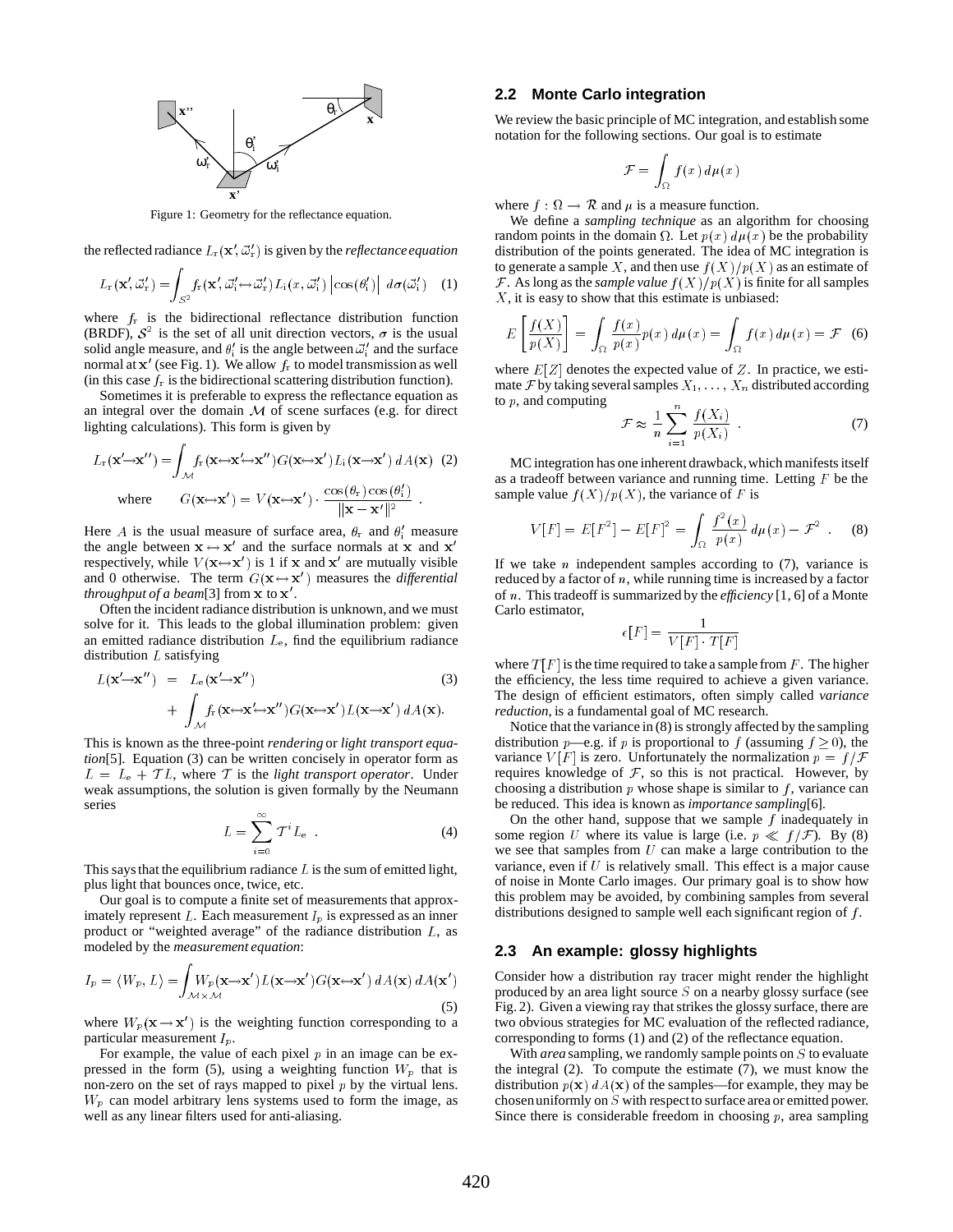

**(a)** Sampling the light sources **(b)** Sampling the BRDF



**(c)** A combination of samples from (a) and (b).

is really a family of techniques. The glossy highlights in Fig. 2(a) were computed with an area sampling strategy.

With *directional*sampling,we estimate the integral (1) by random sampling of the incident direction  $\vec{\omega}_i'$ . Evaluation of  $L_i$  requires casting a ray; only the rays that strike  $S$  contribute to the highlight calculation. Typically the distribution  $p(\vec{\omega}_i') d\sigma(\vec{\omega}_i')$  is chosen to be proportional to  $f_{\rm r}(\mathbf{x}', \vec{\omega}'_i \leftrightarrow \vec{\omega}'_{\rm r})$  or to  $f_{\rm r}(\mathbf{x}', \vec{\omega}'_i \leftrightarrow \vec{\omega}'_{\rm r}) |\cos(\theta'_i)|$ . Fig. 2(b) was computed with a directional sampling strategy.

One of these strategies can have a much lower variance than the other (see Fig. 2). For example, if the light source is very small, we are unlikely to hit it with rays chosen by randomly sampling the BRDF. On the other hand, if the BRDF is nearly specular, randomly chosen points on the light source will probably not contribute significantly to the radiance reflected along the viewing ray.

In both these cases, noise is caused by inadequate sampling where the integrand is large. To understand this, notice that the integrand in the reflectance equation (2) is the product of various unrelated factors—the BRDF, the emitted radiance  $L<sub>e</sub>$ , and several geometric quantities. However, the area sampling distribution used in Fig. 2(a) does not take into account the BRDF for example, while the directional sampling in Fig. 2(b) does not dependon the emitted radiance. When an unconsidered factor is dominant (e.g. a small bright light, or a shiny surface), that sampling technique will do poorly.

It is important to realize that both strategies are importance sampling techniques aimed at generating sample points on the same



Figure 2: Sampling of glossy highlights from area light sources (Sec. 2.3, 4.1). There are four spherical light sources of varying radii and color, plus a spotlight overhead. All spherical light sources emit the same total power. There are also four shiny rectangular plates of varying surface roughness, each one tilted so that we see the reflected light sources.

Given a viewing ray that strikes a glossy surface, images (a), (b), (c) use different techniques for the highlight calculation. All images are 500 by 450 pixels.

(a) A sample direction  $\vec{\omega}$  is chosen uniformly (with respect to solid angle) within the cone of directions subtended by each light source, using  $n_1 = 4$  samples per pixel.

**(b)**  $\vec{\omega}_i'$  is chosen with probability proportional to the BRDF  $f_{\rm r}(\mathbf{x}', \vec{\omega}'_1 \rightarrow \vec{\omega}'_{\rm r}) d\sigma(\vec{\omega}'_1)$ , using  $n_2 = 4$  samples per pixel.

**(c)** A weighted combination of the samples from (a) and (b) is computed, using the power heuristic with  $\beta = 2$ .

The glossy BRDF is a symmetric, energy-conserving variation of the Phong model. The Phong exponent is  $n = 1/r - 1$ , where r is a surface roughness parameter,  $0 < r < 1$ . The glossy surfaces also have a small diffuse component. Similar results could be obtained with other glossy BRDF's.

domain (in this case, the light source  $S$ ). Area sampling chooses a point  $x \in S$  directly, while directional sampling chooses x by casting a ray in the chosen direction  $\vec{\omega}_i'$ . Given a directional distribution  $p(\vec{\omega}_i') d\sigma(\vec{\omega}_i')$ , the corresponding area distribution  $p(\mathbf{x}) dA(\mathbf{x})$  is

$$
p(\mathbf{x}) = p(\vec{\omega}_i') \cdot \frac{d\sigma(\vec{\omega}_i')}{dA(\mathbf{x})} = p(\vec{\omega}_i') \cdot \frac{\cos(\theta_r)}{\|\mathbf{x} - \mathbf{x'}\|^2} . \tag{9}
$$

(see Fig.  $1$ )<sup>1</sup>. This lets us compute the probability densities assigned by area and directional methods to the same point <sup>x</sup>.

#### **2.4 Our framework for variance reduction**

When choosing a Monte Carlo sampling technique, we rarely know exactly what the integrand is. Instead, we have some model for the integrand, defined by a set of parameters (e.g. the BRDF, the scene geometry, etc). Given several sampling techniques to choose from, the variance of each one can change dramatically as these parameters vary.

Our main goal is to show how Monte Carlo integration can be made more robust, by constructing estimators that have low variance for a broad class of integrands. To achieve this, we must avoid

<sup>&</sup>lt;sup>1</sup> One could argue that  $V(\mathbf{x} \leftrightarrow \mathbf{x}')$  should appear in (9). But if  $V(\mathbf{x} \leftrightarrow \mathbf{x}')$  $x' = 0$ , the integrand (2) is also zero, which makes  $p(x)$  irrelevant.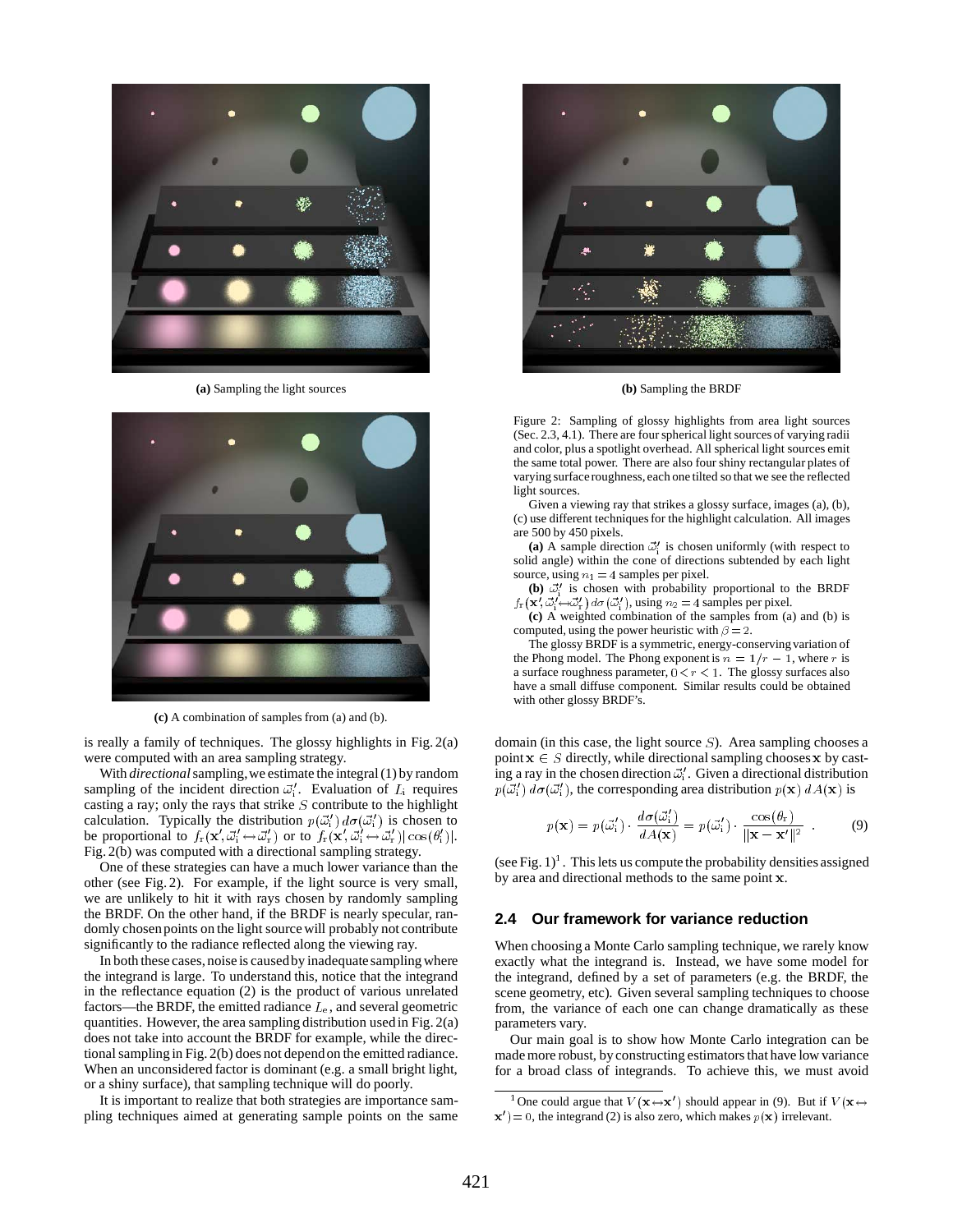insufficient sampling of each candidate integrand  $f$  where its value is large. Our approach to this problem has three steps.

First, we design a set of importance sampling distributions  $p_1, \ldots, p_n$ . For each region where f has the potential to be large, we try to construct a sampling distribution that approximates  $f$  well over that portion of the domain. An excellent source of these distributions is the situation in the example above, where  $f$  is a product of several unrelated functions, and each  $p_i$  is proportional to the product of a subset of these.

Next, we determine how many samples to take from each  $p_i$ . We assume this is fixed in advance, based on knowledge of f and  $p_i$ .

Finally, the integral is estimated as a weighted combination of all the sample values. The main subject of this paper is how to do this, such that the estimate is unbiased and has low variance.

# **3 Combining sampling techniques**

We are given an integrand  $f : \Omega \to \mathcal{R}$ , and several impor- $\int_{\Omega} f(x) d\mu(x)$ . We assume that only two operations are available: tance sampling distributions  $p_1, \ldots, p_n$ . Our goal is to estimate we can take a sample from any of the distributions  $p_i$ , and we can evaluate  $f(x)$ , and  $p_i(x)$  for any  $x \in \Omega$ . Each sample is assumed to be independent, i.e. we generate new random bits to control its selection.

As mentioned above, we must also decide how many samples to take from each  $p_i$ . We define  $c_i$  as the relative number of samples taken from  $p_i$ , where  $\sum_i c_i = 1$ . In this paper, we assume that the  $c_i$  are fixed in advance, i.e. before any samples are taken. The choice of the  $c_i$  is an interesting problem that we discuss further in Sec. 5.2.

The key ideas in this section are simple. First, notice that by drawing a fraction  $c_i$  of the samples from each  $p_i$ , the resulting group of samples has the distribution  $\overline{p}(x) = \sum_i c_i p_i(x)$ . We propose that the natural way to combine importance sampling techniques is to consider this *combined sample distribution* when computing the unbiased estimate  $f(X)/p(X)$ .

Second, we show that this method of combining samples is provably good (compared to partitioning, simple weighted combinations, etc). To justify this claim, we explore a much larger class of unbiased combination strategies, parameterized by a set of weighting functions. We then look for weighting functions that minimize the variance of the combined estimator, and show that the combination strategy above is close to optimal. This gives us confidence that our methods compare favorably with other possible techniques.

Third, we use our framework of unbiased estimators to reduce variance further in an important special case. Specifically, it is common in practice that for the particular integrand  $f$  we are given, one of the given sampling distributions is far superior to the rest (e.g. a small bright light or shiny surface in Fig. 2). We study two families of weighting functions that perform significantly better in this situation, while retaining provably good behavior in general.

### **3.1 The combined sample distribution**

Suppose that  $n_i = c_i N$  independent samples  $X_{i,j}$  are taken from distribution  $p_i$ , for a total of N samples. As a group, the samples have the distribution

$$
\overline{p}(x) = \sum_{i=1}^{n} c_i p_i(x) .
$$

More precisely,  $\overline{p}(x)$  is the distribution of a random variable X which is equal to each  $X_{i,j}$  with probability  $1/N$ . We call this the *combined sample distribution*. From this point of view, the standard estimator (7) gives

$$
F = \frac{1}{N} \sum_{i=1}^{n} \sum_{j=1}^{n_i} \frac{f(X_{i,j})}{\overline{p}(X_{i,j})} \tag{10}
$$

As we will show, this is a provably good way to combine samples from several distributions. Within the framework described below, this strategy is called the *balance heuristic* (Sec. 3.3).

### **3.2 The multi-sample model**

In this section we considerunbiased estimators that allow samples to be weighted differently, dependingon which underlying distribution  $p_i$  they were chosen from. Each estimator is parameterized by a set of *weighting functions*  $w_1, \ldots, w_n$ , where  $w_i(x)$  gives the weight associated with a sample <sup>x</sup> drawn from pi . The *combined estimator* is given by  $\overline{\mathbf{r}}$ 

$$
F = \sum_{i=1}^{n} \frac{1}{n_i} \sum_{j=1}^{n_1} w_i(X_{i,j}) \frac{f(X_{i,j})}{p_i(X_{i,j})}
$$
(11)

where the  $X_{i,j}$  are independent samples from distribution  $p_i$ , as before. For this estimator to be unbiased, we require that  $\sum_i w_i(x) = 1$  for all x, since this gives

$$
E[F] = \sum_{i=1}^{n} \frac{1}{n_i} n_i \int_{\Omega} \frac{w_i(x) f(x)}{p_i(x)} p_i(x) d\mu(x) = \int_{\Omega} f(x) d\mu(x) .
$$

Think of this as a weighted sum of the estimators  $f(X_{i,j})/p_i(X_{i,j})$ . The weights are allowed to vary with position, but must always sum to one. For example, if at every point x all but one of the  $w_i$  are zero, we get a *simple partitioning* of the domain into n regions. This represents a heuristic such as dividing the visible hemisphere into light source regions and non-light-source regions, which are then sampled using different methods.

#### **3.3 The balance heuristic**

We now have a large parameter space over which to optimize (the space of allowable weighting functions  $w_i$ ). Our goal is to minimize the variance of F by choosing the  $w_i$  appropriately. Consider the weighting functions  $\sigma = \sqrt{m}$ 

$$
\hat{w}_i(x) = \frac{c_i p_i(x)}{\sum_j c_j p_j(x)} \tag{12}
$$

These  $\hat{w}_i$  have the unique property that the sample value  $\{\hat{w}_i(x)f(x)\}/\{n_i p_i(x)\}\$  from (11) does not depend on i. Because the sample value at a particular  $x$  is the same for all underlying distributions, we call this strategy the *balance heuristic*. Substituting  $\hat{w}_i$  into (11), this is simply a reformulation of the estimator (10) we obtained using the combined probability distribution.

The following theorem gives evidence that these weighting functions are good:

**Theorem 1.** Let  $w_1, \ldots, w_n$  be any non-negative functions with  $i_{i} w_{i} = 1$ , and let  $\hat{w}_{1}, \ldots, \hat{w}_{n}$  *be the weighting functions above*  $\overline{f}$  (the balance heuristic). Let F and  $\hat{F}$  be the corresponding combined *estimators (11). Then*

$$
V[\hat{F}] \le V[F] + \left(\frac{1}{\min_i n_i} - \frac{1}{\sum_i n_i}\right) \mathcal{F}^2.
$$

See App. A for a proof. This theorem says that no choice of the  $w_i$  can improve upon the variance of the balance heuristic by more than  $(1/\min_i n_i - 1/N)\mathcal{F}^2$  (recall that  $\mathcal F$  is the quantity we are trying to estimate). This "variance gap" is very small relative to the variance caused by a poorly chosen sampling distribution, as we saw in Fig. 2. Also, the variance gap goes to zero as the number of samples increases (assuming all  $n_i$  are increased).

Furthermore, these weighting functions are practical to evaluate. The key requirement is that given a sample  $X_i$  from  $p_i$ , we must be able to evaluate  $p_i(X_i)$  for all j. Any unbiased Monte Carlo algorithm must be able to evaluate  $p_i(X_i)$ , so this is often just a matter of reorganizing the routines that compute probabilities. The time to evaluate these probabilities is generally insignificant compared to other rendering calculations, as we show in Sec.4.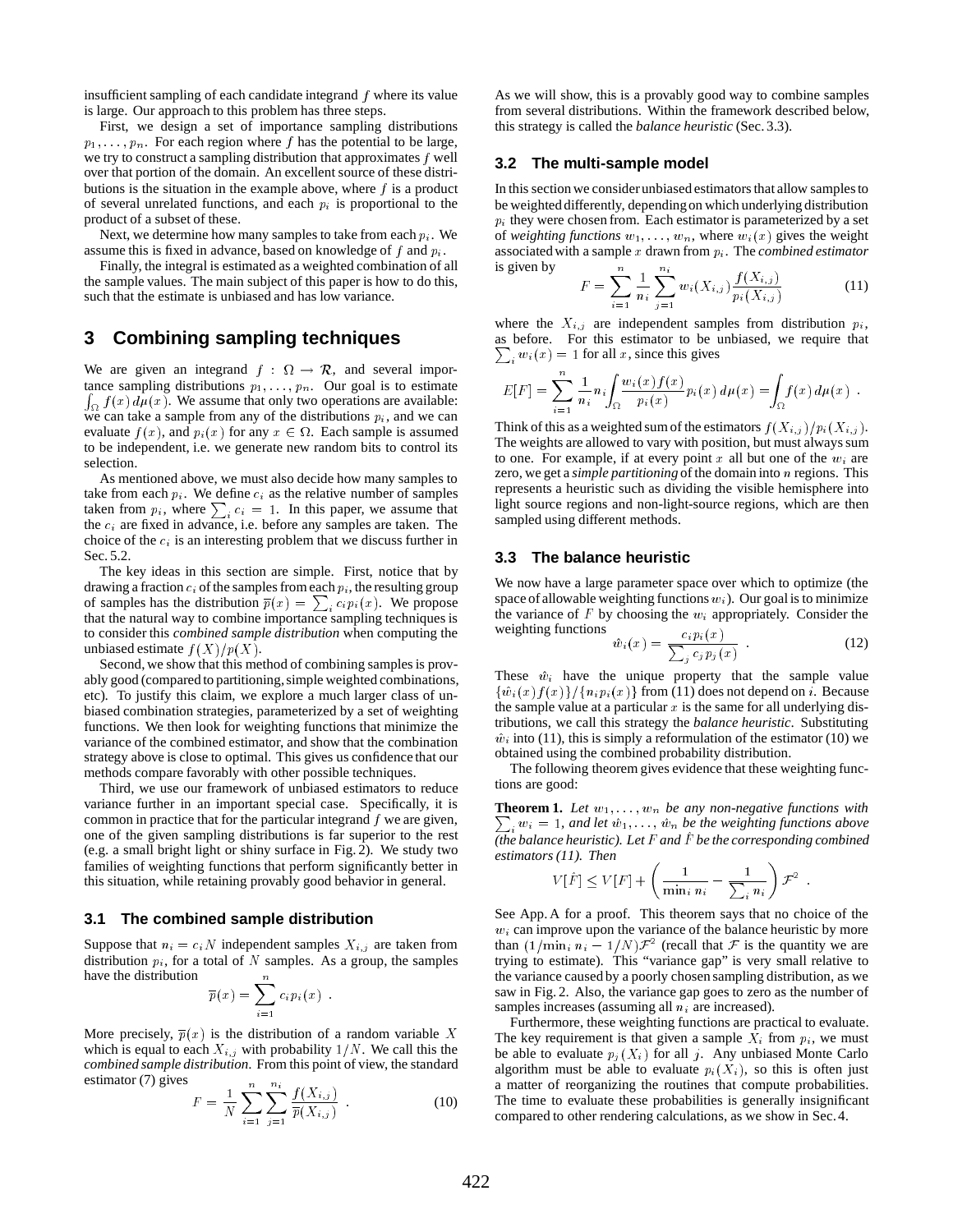

Figure 3: Two distributions for sampling the integrand.

#### **3.4 Other weighting heuristics**

Theorem 1 implies that although the balance heuristic is good, there is still room for improvement. In this section we discuss two families of heuristics that in practice often have lower variance than the balance heuristic. These heuristics satisfy  $\sum_i w_i(x) = 1$  and thus give unbiased estimates.

We are motivated by the common situation where one of the  $p_i$  is an almost perfect match for  $f$  (e.g. BRDF sampling with the mirrorlike surface in Fig. 2). To develop our ideas, consider the situation in Fig. 3, where f is a very peaked distribution,  $p_1$  is proportional to f, and  $p_2$  is the uniform distribution. Assume that we take an equal number of samples from both  $p_i$ , and form a weighted combination using the multi-sample model (11).

Since  $p_1$  is a zero-variance importance sampling distribution  $(f(X_1)/p_1(X_1))={\mathcal F}$  is constant), the optimal weighting functions are obviously  $w_1(x) \equiv 1, w_2(x) \equiv 0$ . We cannot expect to guess this using only pointwise evaluation of the  $p_i$  and  $f$ ; however, we would like to get as close to this ideal as possible.

How well does the balance heuristic perform in this situation, and how can we improve it? Consider the contributions of samples from  $p_1$  and  $p_2$  separately. Most samples from  $p_1$  occur near the peak, where the weighted sample value (see (12)) is approximately equal to F. Similarly, most samples from  $p_2$  occur away from the peak, where their sample value is zero (because f is zero there).

So far, this is very close to optimal. However there are two effects that lead to additional variance. Occasionally a sample from  $p_1$  occurs away from the peak (i.e. where  $p_1 \gg p_2$  does not hold). In this case the weight  $p_1/(p_1+p_2)$  produces a sample value smaller than  $F$ ; in an image, this shows up as dark spots. On the other hand, sometimes a sample  $X_2$  from  $p_2$  occurs near the peak of f. These have a weighted sample value slightly smaller than  $\mathcal F$  (see Sec. 3.3). In an image, this shows up as occasional bright spots. However, these "spikes" are relatively small in magnitude, because a sample from  $p_2$  contributes the same as an equivalent sample from  $p_1$ .

We present two families of heuristics that reduce variance in this important limiting case. They are variations on the balance heuristic, where the weighting functions have been "sharpened" by making large weights closer to one and small weights closer to zero. This is effective at reducing both types of noise above.

The *cutoff heuristic* modifies the weighting functions by discarding samples with low weight:<sup>2</sup>

$$
w_i = \begin{cases} 0 & \text{if } p_i < \alpha \ p_{\text{max}} \\ \frac{p_i}{\sum_j \{p_j \mid p_j \geq \alpha \ p_{\text{max}}\}} & \text{otherwise} \end{cases}
$$
(13)

where  $p_{\text{max}} = \max_j p_j$ . The constant  $\alpha$  determines how small  $p_i$ must be compared to  $p_{\text{max}}$  before we assign it a zero weight.

The *power heuristic* raises all weights to a power  $\beta$ , and then normalizes:

$$
w_i = \frac{p_i^p}{\sum_j p_j^{\beta}} \tag{14}
$$

Notice that when  $\alpha = 0$  or  $\beta = 1$ , we get the balance heuristic. When  $\alpha = 1$  or  $\beta = \infty$ , we get the *maximum heuristic*:

$$
w_i = \begin{cases} 1 & \text{if } p_i = p_{\text{max}} \\ 0 & \text{otherwise} \end{cases}
$$
 (15)

This heuristic simply partitions the domain according to which distribution  $p_i$  generates samples there with the highest probability.

The advantage of these heuristics is reduced variance when one of the  $p_i$  is much better than the rest. Their performance is otherwise similar to the balance heuristic; it is possible to show they are never much worse (we give bounds in App. A, measurements in Sec. 4.1).

### **3.5 The one-sample model: optimality**

In this section, we consider a sampling model where we our combination methods are optimal. Under this *one-sample model*, each sample is taken from a randomly selected distribution  $p_i$ . Distribution  $p_i$  is chosen with probability  $c_i$ . This idea is used in path tracing for example, where at each bounce we choose randomly between the diffuse, specular, or transmitted distributions.

Again, each estimator is parameterized by a set of weighting functions  $\{w_i(x)\}\$ . The process of choosing a distribution, taking a sample, and computing the weighted sample value is described mathematically by the combined estimator

$$
F = \frac{w_I(X_I)f(X_I)}{c_I p_I(X_I)}, \text{ where } I = \min\{i \mid U < \sum_{i=1}^{\cdot} c_j\}. \tag{16}
$$

Here U is a uniformly distributed random variable on  $[0, 1)$ , I is the index of the randomly chosen distribution, and  $X_I$  is a sample from distribution *I*. This estimator is unbiased as long as  $\sum_i w_i = 1$ .

In this case, the balance weighting strategy is optimal:

 $\sum_i w_i = 1$ , and let  $\hat{w}_1, \ldots, \hat{w}_n$  be the weighting functions (12). **Theorem 2.** Let  $w_1, \ldots, w_n$  be any non-negative functions with *Let* F *and* F^ *be the corresponding combined estimators (16). Then*  $V[F] \leq V[F]$ *.* 

# **4 Experiments**

### **4.1 Distribution ray tracing**

Our first test is the computation of glossy highlights from area light sources (see also Sec. 2.3 and Fig. 2). The area sampling technique<sup>3</sup> used in Fig. 2(a) works well for small light sources and rough surfaces. The directional sampling technique in (b) does well for large light sources and smooth surfaces. In (c), the power heuristic with  $\beta = 2$  is used to combine both kinds of samples. This method works very well for all light source/surface combinations.

We have also measured variance numerically as a function of roughness. Fig. 4 shows the test setup, and the results are summarized in Fig. 5. Notice that all four weighting heuristics yield a variance that is close (on an absolute scale) to the minimum variance when either sampling technique is used alone. In particular, Thm. 1 guarantees that the variance  $\sigma^2$  of the balance heuristic is within  $\mu^2/2$  of the best input technique. The plots in Fig. 5(a) are well within that bound.

At the extremes of the roughness axis there are significant differences among the heuristics. As expected, the balance heuristic (a) performs worst at the extremes, since the other heuristics were specifically designed for the case when one sampling technique is much better than the rest. The power heuristic (c) with  $\beta = 2$  works especially well over the whole range of roughness values.

<sup>&</sup>lt;sup>2</sup>All  $p_i$  and  $w_i$  are implicitly functions of x. For simplicity we have assumed all  $n_i$  are equal; otherwise replace  $p_i$  by  $n_i p_i$  everywhere.

<sup>&</sup>lt;sup>3</sup> Direction  $\vec{\omega}$  is used to compute a point x on the light source directly, rather than casting a ray to find the first visible point. Thus form (2) of the reflectance equation is used, making this an area sampling technique.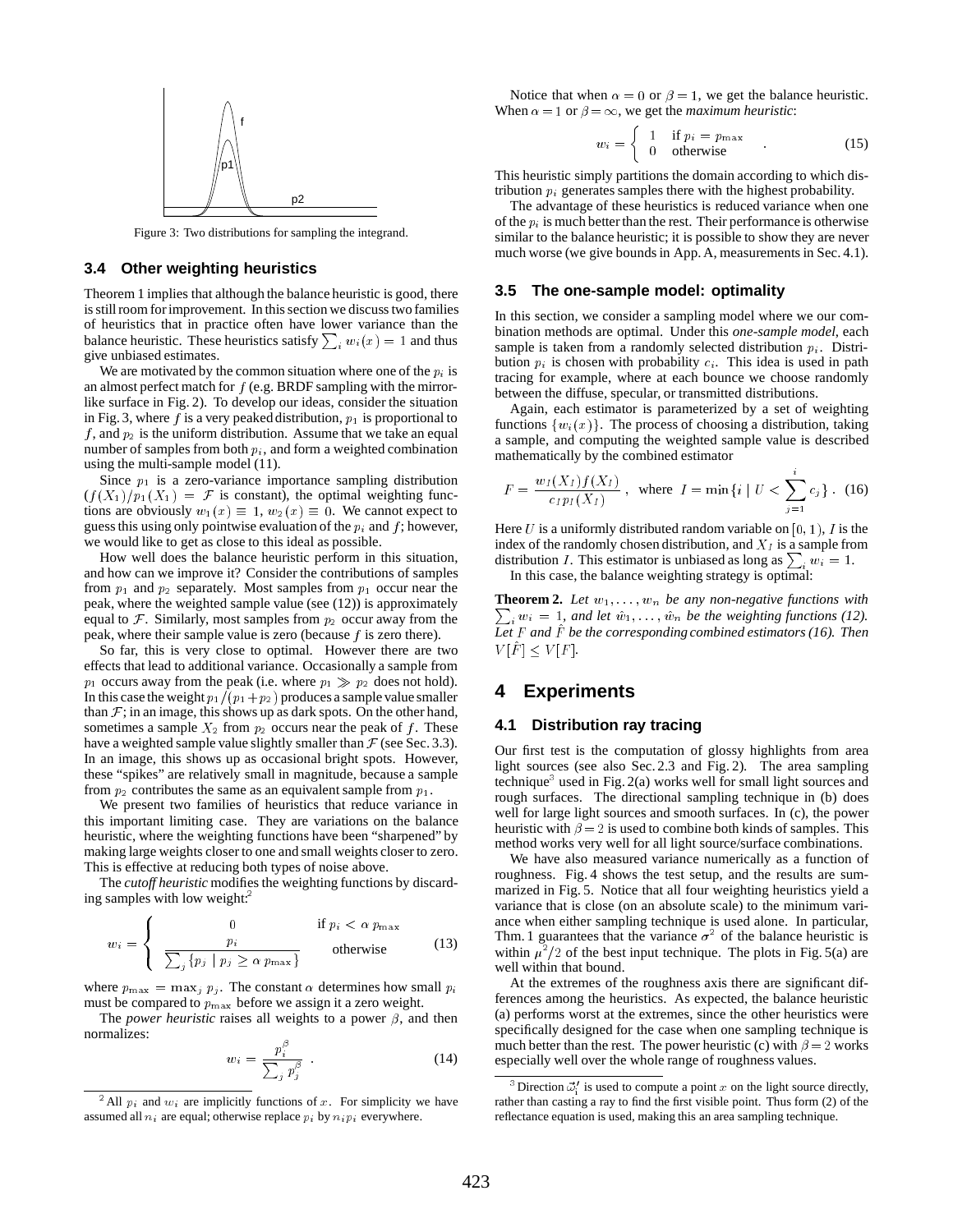

Figure 5: Variance measurements for the test case in Fig. 4. Each graph plots  $\sigma/\mu$  vs. surface roughness, where  $\sigma^2$  is the variance of a single sample and  $\mu$  is the mean. Three curves are shown, corresponding to the area sampling technique from Fig. 2(a), the directional sampling technique from Fig. 2(b), and a weighted combination of both sample types using the (a) balance, (b) cutoff, (c) power, and (d) maximum heuristics. The images above each graph are computed with the corresponding heuristic, for the three roughness values circled (one sample per pixel, box filter). The center pixel of these images corresponds to the viewing ray used for the variance measurements.



Figure 4: A scale diagram of the setup used to measure the variance of the highlight calculation. The light source occupies a solid angle of 0.063 radians. The variance for each roughness value was measured by taking 100,000 samples using the viewing ray shown.

Above the graphs we show how the variance of each method appears in an image, for three circled roughness values. Notice how the cutoff, power, and maximum heuristics reduce the "bright spot" and "dark spot" noise (Sec. 3.4) at the extremes.

Recall that to evaluate the weights at a point  $x$ , we must compute the probabilities with which *both* methods generate x. For example, if  $x$  is a point on the light source generated by (a), we find the probability  $p_2(\vec{\omega}_i') d\sigma(\vec{\omega}_i')$  that (b) generates the direction  $\vec{\omega}_i'$  pointing toward x, and convert this probability to the measure  $p_2(x) dA(x)$  using (9). The total time spent evaluating probabilities and weighting functions in our tests was less than 5%.

#### **4.2 Final gather**

In this section we consider a simple test case motivated by *multipass global illumination algorithms*. These algorithms typically compute an approximate solution using the finite element method, followed by one or more ray tracing passesto replace parts of the solution that are poorly approximated or missing. For example, some radiosity algorithms use a *local pass* or *final gather* to recompute certain coefficients more accurately.

We examine a variation called *per-pixel final gather*. The idea is to compute an approximate radiosity solution, and then use it to illuminate the visible surfaces during a ray tracing pass[11, 2]. Essentially, this type of final gather is equivalent to ray tracing with many area light sources (one for each patch, or one for each link in a hierarchical solution). As with the glossy highlight example, there are two common sampling techniques. The brightest patches are classified as "light sources"[2], and are handled with an area sampling technique (e.g. samples are distributed on the light sources according to emitted power). The remaining patches are sampled by casting rays randomly into the scene (i.e. directional sampling from the point intersected by the viewing ray). If one of these rays hits a light source patch, the sample value is zero (to avoid counting those patches twice). Within our framework for combining sampling techniques, this is clearly a partitioning of the integration domain into two regions.

Given some classification of patches into light sources and non-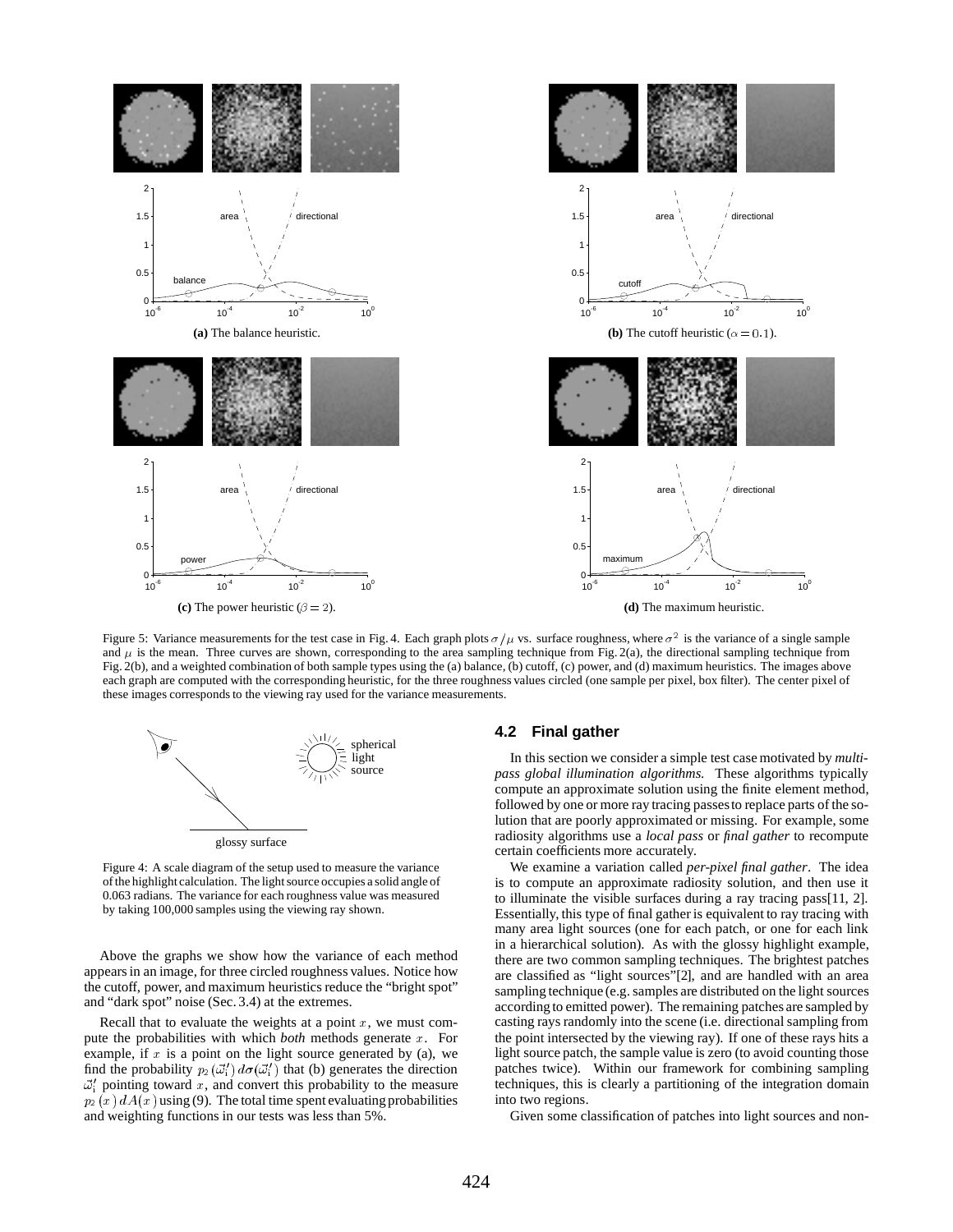

Figure 6: A simple test scene consisting of one area light source (i.e. a bright patch) and an adjacent diffuse surface. The images were computed by (a) sampling the light source according to emitted power, with  $n_1 = 3$  samples per pixel, (b) sampling the hemisphere according to the *projected solid angle*[3]  $cos(\theta_1')$   $d\sigma(\vec{\omega}_1')$  (see Fig. 1), with  $n_2 = 6$  samples per pixel, and (c) a weighted combination of samples from (a) and (b) using the power heuristic with  $\beta = 2$ . **(d)** A plot of  $\sigma/\mu$  (standard deviation divided by mean) as a function of distance from the light source, for  $n_1 = 1$  and  $n_2 = 2$ .

light sources, we consider alternative ways of combining the two types of samples. To test our weighting strategies, we used the extremely simple test sceneshown in Fig. 6. Twice as many samples are taken in (b) than (a); in practice this ratio would be substantially higher (i.e. the number of directional samples vs. the number of samples for any one light source).

Notice that Fig. 6(a) does poorly for points near the light source, because the sample distribution does not take into account the  $1/r^2$ distance term of the reflectance equation (2). On the other hand (b) does poorly far away from the light source, when the light subtends a small solid angle. In Fig. 6(c), the power heuristic is used to combine samples from (a) and (b). As expected, this method performs well at all distances. Although (c) uses more samples (the sum of (a) and (b)), this is a valid comparison with the partitioning approach (which also uses both kinds of samples). Variance measurements are plotted in Fig. 6(d).

### **4.3 Bidirectional path tracing**

the contract of the contract of the contract of the contract of the contract of the contract of the contract of

The basic goal of Monte Carlo path tracing is to estimate the value of each pixel in an image by direct sampling of the rendering and measurement equations (Sec. 2.1). In this section, we show that by combining samples from several importance sampling techniques, this process can be made more efficient. As a source of sampling distributions, we use *bidirectional path tracing* (introduced independently in [14] and [8, 9]). We briefly overview the theory below.

To apply our methods, we must first express the value  $I_p$  of a pixel p in the standard form  $\int_{\Omega} f(x) d\mu(x)$ . To do this, we write out equations (3), (4), and (5) explicitly:

$$
I_p = \langle W_p, L \rangle = \langle W_p, \sum_i T^i L_e \rangle \tag{17}
$$

$$
= \int_{\mathcal{M}^2} L_e(\mathbf{x}_0 \to \mathbf{x}_1) G(\mathbf{x}_0 \to \mathbf{x}_1) W_p(\mathbf{x}_0 \to \mathbf{x}_1) dA(\mathbf{x}_0) dA(\mathbf{x}_1)
$$
  
+ 
$$
\int_{\mathcal{M}^3} L_e(\mathbf{x}_0 \to \mathbf{x}_1) G(\mathbf{x}_0 \to \mathbf{x}_1) f_r(\mathbf{x}_0 \to \mathbf{x}_1 \to \mathbf{x}_2)
$$
  

$$
G(\mathbf{x}_1 \to \mathbf{x}_2) W_p(\mathbf{x}_1 \to \mathbf{x}_2) dA(\mathbf{x}_0) dA(\mathbf{x}_1) dA(\mathbf{x}_2)
$$

To write this as a single integral  $\int_{\Omega} f(x) d\mu(x)$ , let  $\Omega$  be the set of *transport paths* of all lengths. Each transport path  $\pi$  of length k is a sequence  $\mathbf{x}_0 \mathbf{x}_1 \dots \mathbf{x}_k$  of points  $\mathbf{x}_i \in \mathcal{M}$ . The measure  $d\mu(\pi)$  on  $\Omega$ is defined by  $d\mu(\pi) = dA(\mathbf{x}_0) \dots dA(\mathbf{x}_k)$ .<sup>4</sup> Finally, the integrand  $f(\pi)$  is simply the appropriate term from the expansion above, for example  $f(\mathbf{x}_0 \mathbf{x}_1) = L_e(\mathbf{x}_0 \rightarrow \mathbf{x}_1)G(\mathbf{x}_0 \rightarrow \mathbf{x}_1)W_p(\mathbf{x}_0 \rightarrow \mathbf{x}_1).$ 

Path tracing algorithms can be interpreted as methods for sampling this integral directly, by generating transport paths  $\pi$  randomly and using the standard estimate  $f(\pi)/p(\pi)$ . Observe that paths where  $f(\pi)$  is large satisfy two conditions: they carry a relatively



Figure 7: A transport path from a light source to the camera lens, created by concatenating two separately generated pieces.



Figure 8: The four bidirectional sampling strategies for paths of length two (direct lighting). Intuitively, they can be described as **(a)** Monte Carlo path tracing with no special handling of light sources, **(b)** standard MC path tracing with direct lighting, **(c)** depositing (*splatting*) light on the image when a "photon" hits a visible surface, and **(d)** depositing light when a photon hits the camera lens.

large amount of light, and they have a relatively large weight in the measurement process that generates the final image. Bidirectional path tracing uses this idea to construct a family of importancesampling techniques that trade off one property against the other.

Unlike standard path tracing, which generates transport paths by starting from the eye and following random bounces backward to the light sources, the bidirectional approach builds a path by connecting two independently generated pieces, one starting from the light sources and the other from the eye. For example, in Fig. 7 the *light subpath*  $x_0x_1$  is constructed by choosing a random point  $x<sub>0</sub>$  on a light source (area sampling), followed by casting a random ray (directional sampling) to find  $x_1$ . The *eye subpath*  $x_2x_3x_4$ is constructed by a similar process starting from a random point  $x<sub>4</sub>$  on the camera lens. A complete transport path is formed by concatenating these two pieces. (This path may carry no light, for example if  $x_1$  and  $x_2$  are not mutually visible.)

This idea leads to a set of sampling techniques for transport paths. Each technique generates paths of a specific length  $k$ , by randomly generating a light subpath with  $m$  vertices, randomly generating an eye subpath with  $k+1-m$  vertices, and concatenating them. In total there are  $k+2$  distinct bidirectional sampling techniques for paths of length k (letting  $m = 0, \ldots, k+1$ , see Fig. 8). Each of these is really a framework for sampling rather than a specific technique,

 ${}^4d\mu(\pi) = dA(\mathbf{x}_0)G(\mathbf{x}_0 \leftrightarrow \mathbf{x}_1)dA(\mathbf{x}_1) \dots G(\mathbf{x}_{k-1} \leftrightarrow \mathbf{x}_k)dA(\mathbf{x}_k)$  is another possibility—this measures the *differential throughput of a path*.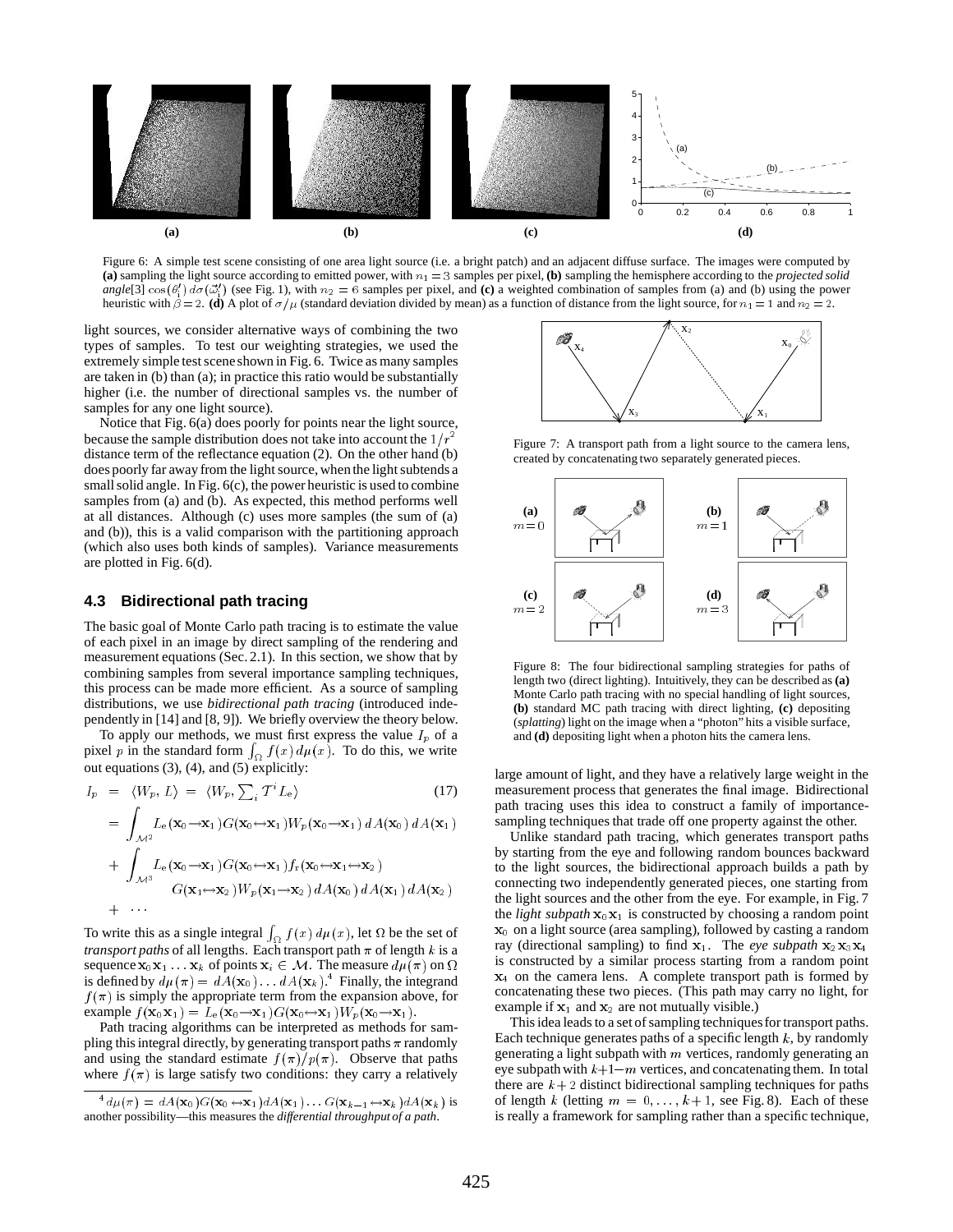

**(a)** The weighted contribution that each bidirectional sampling technique makes to image (b)



**(b)** Combines samples from all the bidirectional techniques **(c)** Standard path tracing using the same amount of work



Figure 9: The scene contains a spot light, a floor lamp, a table, and a big glass egg. Image (b) uses the power heuristic (with  $\beta = 2$ ) to combine samples from a family of bidirectional path tracing techniques, whose weighted contributions are shown in **(a)**. Row <sup>i</sup> shows techniques that sample transport paths of length  $i+1$ ; the m-th image uses the distribution  $p_{i+1,m}$  (see Sec. 4.3). Images in row i have been over-exposed by i f-stops so that details can be seen.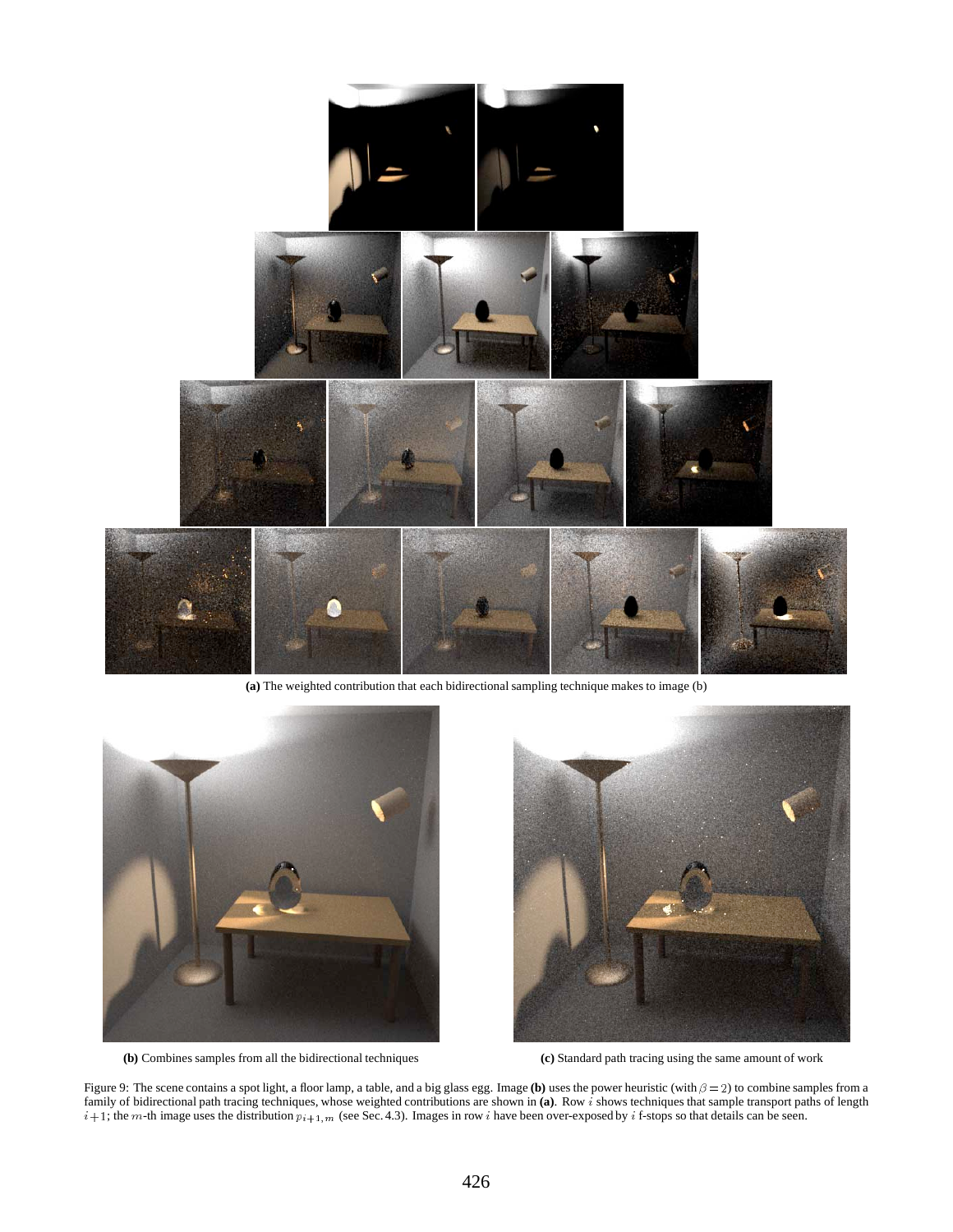since the paths generated depend on the distributions used to choose each vertex (area sampling for the first vertex of each subpath, usually directional sampling for the rest). These methods can be very diverse, e.g. sophisticated direct lighting techniques can be used to choose the first vertex of the light subpath.

Each technique defines a probability distribution  $p_{k,m}(\pi) d\mu(\pi)$ on paths of length k. We can compute  $p_{k,m}(\pi)$  explicitly by multiplying the probabilities  $p(\mathbf{x}_i) dA(\mathbf{x}_i)$  with which the individual vertices were generated. Vertices that were chosen using a directional distribution  $p(\vec{\omega}) d\sigma(\vec{\omega})$  can be converted to the area measure using (9). To see why these distributions are good candidates for importance sampling, consider the integrand (17) for paths of length k. It is a product of many unrelated functions:  $L_e$ ,  $W_p$ , k different G factors, and  $k-1$  different  $f_r$  factors. Each bidirectional technique includes a different subset of these factors in its sampling distribution; among them, we are more likely to generate paths that contribute significantly to the image.

We now have all the tools to combine samples from these techniques using the methods of Sec.3: we can take a sample from any of the distributions  $p_{k,m}$ , and given any path  $\pi$  of length k we can evaluate  $f(\pi)$  and  $p_{k,m}(\pi)$ .

Fig. 9 shows a scene that we used to test these ideas. Diffuse, glossy, and pure specular surfaces are present. Transport paths of lengths up to  $k = 5$  were sampled using the bidirectional distributions  $p_{k,m}$  described above. For efficiency, we randomly generate maximum-length eye and light subpaths in pairs. We then take samples from all  $p_{k,m}$  by joining each prefix of the light subpath to each suffix of the eye subpath. For example, to sample  $p_{2,1}$  we concatenate the first vertex of the light subpath and the last two vertices of the eye subpath. Each such group of samples is dependent, but this does not appear to significantly affect our results. Another important optimization reduces the number of visibility tests between the eye and light subpaths, by using Russian roulette [6] to randomly suppress small potential contributions without adding bias.

The final image in Fig. 9(b) was created by combining samples from all distributions using the power heuristic (with  $\beta = 2$ ). The image is 500 by 500 with 25 samples per pixel. The weighted contribution from each technique is shown in the pyramid in Fig. 9(a). The pyramid does not show the complete set of sampling techniques; paths of length one are not shown because the light sources are not directly visible, and one column has been stripped from the left and right sides of each row because these images are virtually black (i.e. the weighted contributions are very small).

Observe the caustics on the table, both directly from the spotlight and indirectly from reflected light on the ceiling. The unusual caustic pattern to the left is caused by the square shape of the spotlight's emitting surface. Notice that some effects, such as caustics and specular reflections, get their contributions almost entirely from one sampling technique. This says that the other techniques are very poor estimators of these contributions.

For comparison, Fig. 9(c) shows standard MC path tracing with 56 samples per pixel (the same computation time as Fig. 9(b)). Direct lighting was used on all paths except for caustics, which were rendered by following paths right back to the light sources (the caustics would otherwise not be visible).

### **5 Discussion**

### **5.1 Conclusions**

As we have shown, our methods for combining sampling techniques can substantially reduce the variance of Monte Carlo rendering calculations. These techniques are practical, and the additional cost is small—less than 10% of the time in our tests was spent evaluating probabilities and weighting functions. We also have strong bounds on their performance relative to other combination strategies.

Overall, we found that the power heuristic (with  $\beta = 2$ ) gave the best results. It is similar to the balance heuristic in general, but has significantly lower variance when one of the  $p_i$  is a good match for  $f$ . When none of the given sampling distributions is a good match for  $f$  (e.g. Fig. 6), the differences among the various weighting strategies are small.

### **5.2 Choosing the number of samples**

First, observe that no strategy is greatly superior to that of simply setting all  $c_i$  equal. If we are allocating N samples among n sampling techniques, it is easy to show that

$$
V[\hat{F}] \le nV[F] + \frac{n-1}{N} \mathcal{F}^2
$$

where F uses the balance heuristic with all  $c_i$  equal, and F uses any unbiased weighting functions and  $c_i$  (satisfying  $\sum_i w_i = 1$ and  $w_i \equiv 0$  if  $c_i = 0$ ). Thus, changing the  $c_i$  can improve the variance by at most a factor of  $n$ , plus a small additive term. On the other hand, a poor choice of the  $w_i$  (e.g. a poor partitioning of the integration domain) can increase variance by an arbitrary amount.

Also, there are situations where the  $c_i$  are naturally constrained. For example, in bidirectional path tracing it is more efficient to take one sample from all distributions at once (Sec. 4.3). In the glossy highlights example, the  $c_i$  are constrained because the samples are used for other purposes (direct lighting samples for the diffuse component, and directional samples for glossy reflections of objects other than light sources). Often these other purposes will dictate the number of samples taken. In this case, by taking a weighted combination of both types of samples we can reduce the variance of the highlight calculation essentially for free.

#### **5.3 Comments on direct lighting**

The examples of Sec. 4.1, 4.2 are essentially direct lighting problems. They differ only in the terms of the reflectance equation that cause high variance—the BRDF, the  $1/r^2$  distance term, or the emitted radiance distribution Le.

In Sec.4.2, we used a simple light source sampling technique. Although there are more sophisticated techniques for direct lighting[13], it can still be useful to combine several kinds of samples. Observe that *any* strategy for sampling a group of patches as light sources induces some probability distribution on the patch surfaces. Since these strategies are always approximations, some factors of the reflectance equation (2) will not be approximated well. In parts of the scene where these omitted factors become dominant, simple directional sampling can be more efficient. By combining both kinds of samples, we can make such strategies more robust.

Shirley and Wang[12] also compare directional and area sampling techniques for glossy highlights (Sec. 4.1). They analyze a specific Phong-like BRDF and light source sampling method, and derive an expression for when to switch from one to the other (as a function of surface roughness and light source solid angle). In contrast, our methods work for general BRDF's and sampling techniques, and can combine samples from any number of distributions.

### **5.4 Approximating the weighting functions**

The models in Sec. 3 assume that given a sample  $X_i$  from distribution  $p_i$ , we can compute  $p_j(x)$  exactly for all other j. Sometimes this is problematic—e.g.  $p_j(x)$  may be expensive or complicated to evaluate. More difficulties arise when a sampling technique  $p_i$ uses random numbers that cannot be determined from the resulting sample point  $x$ . For example, some direct lighting strategies [13] generate several candidate sample points  $x_i$ , and then choose one randomly. Given an arbitrary point  $x$ , it is difficult to evaluate